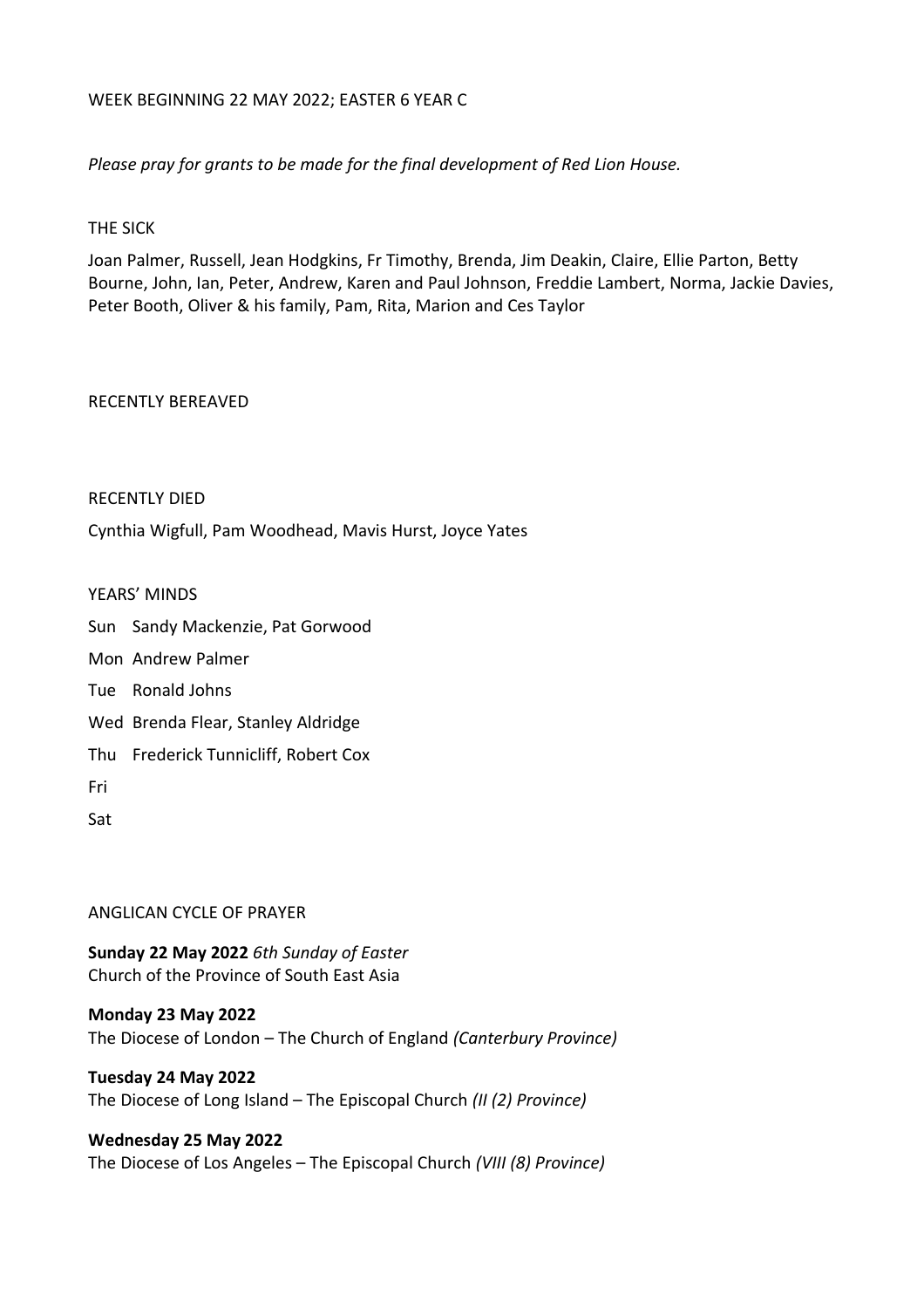#### **Thursday 26 May 2022** *Ascension Day Thy Kingdom Come* The Diocese of Louisiana – The Episcopal Church *(IV (4) Province)*

**Friday 27 May 2022** *Thy Kingdom Come* The Diocese of Western Louisiana – The Episcopal Church *(VII (7) Province)*

## **Saturday 28 May 2022** *Thy Kingdom Come*

The Diocese of Luapula – The Church of the Province of Central Africa

Information regarding Coronavirus from the Church of England including helpful prayer and liturgical resources can be accessed at:<https://bit.ly/33PHxMZ>

## LICHFIELD DIOCESE PRAYER DIARY – DISCIPLESHIP, VOCATION, EVANGELISM

Our prayers continue for the 'SHAPING FOR MISSION' Deanery visions & ways to implement them, in the context of the many varied roles and ministries. As 'People of Hope' we remain mindful of the implications of Covid-19, locally and globally. Let us continue to pray for those in Ukraine who suffer grievously, for all who take decisions around the world and for the people and leaders of Russia.

## **Sunday 22nd May:**

We remember all those who will be ordained as Deacons next month in Lichfield Cathedral, giving thanks for their calling to this ministry and for all those who have supported and encouraged them on this part of their journey. Pray for them as they finish their studies and prepare themselves for this momentous event in their lives and in the lives of their families.

## **Monday 23rd:**

We pray for Wednesbury Deanery, for Rural Dean, Revd Martin Ennis, Assistant, Revd Jeremy Sylvester and Lay Chair, Chris Sprules; and for the ongoing Shaping for Mission process. Pray especially for the churchwardens and the people of Tipton, St John and Wood Green, St Paul – both in vacancy; and for Holy Cross, Tividale which is about to open a foodbank in partnership with the Black Country Food Bank.

**Tuesday 24th:** *(John and Charles Wesley, Evangelists, Hymn Writers, 1791 and 1788)* Dear Lord of the Universe, we look forward to the gathering of Anglican Bishops at The Lambeth Conference and the gathering of Commonwealth Athletes in Birmingham, both at the end of July. We ask your blessing on all involved that these events may be steps towards greater understanding across the globe and greater love for our fellow beings. As the Commonwealth Games Baton reaches Canada on 26th May we pray for fellow Christians in our partner diocese Qu'Appelle and their new Bishop Helen. We pray too for Matthew Gobbett, a St Chad's Volunteer from Qu'Appelle, based at Holy Trinity Oswestry in 2017/18, and about to embark on a civilian career supporting the military. We ask your blessing on all the St Chad's volunteers, wherever they may be, and trust that they are walking in Your Light. Amen.